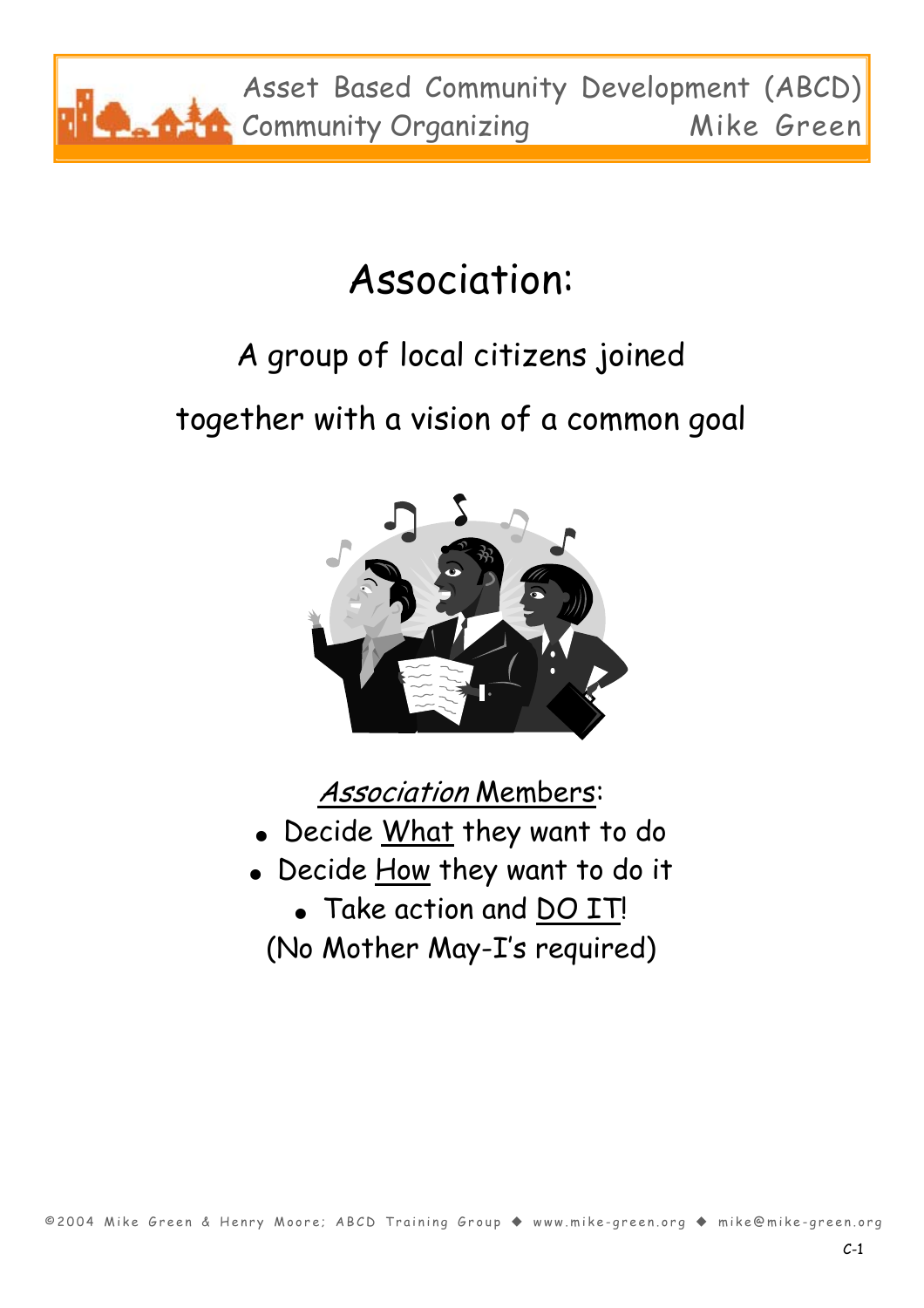



# Unrecognized Power of Associations

- Effective
- Amplifier of Gifts
- Reach Large Numbers
- Affect Attitudes and Behaviors
- Creative
- Vision "Association of Associations"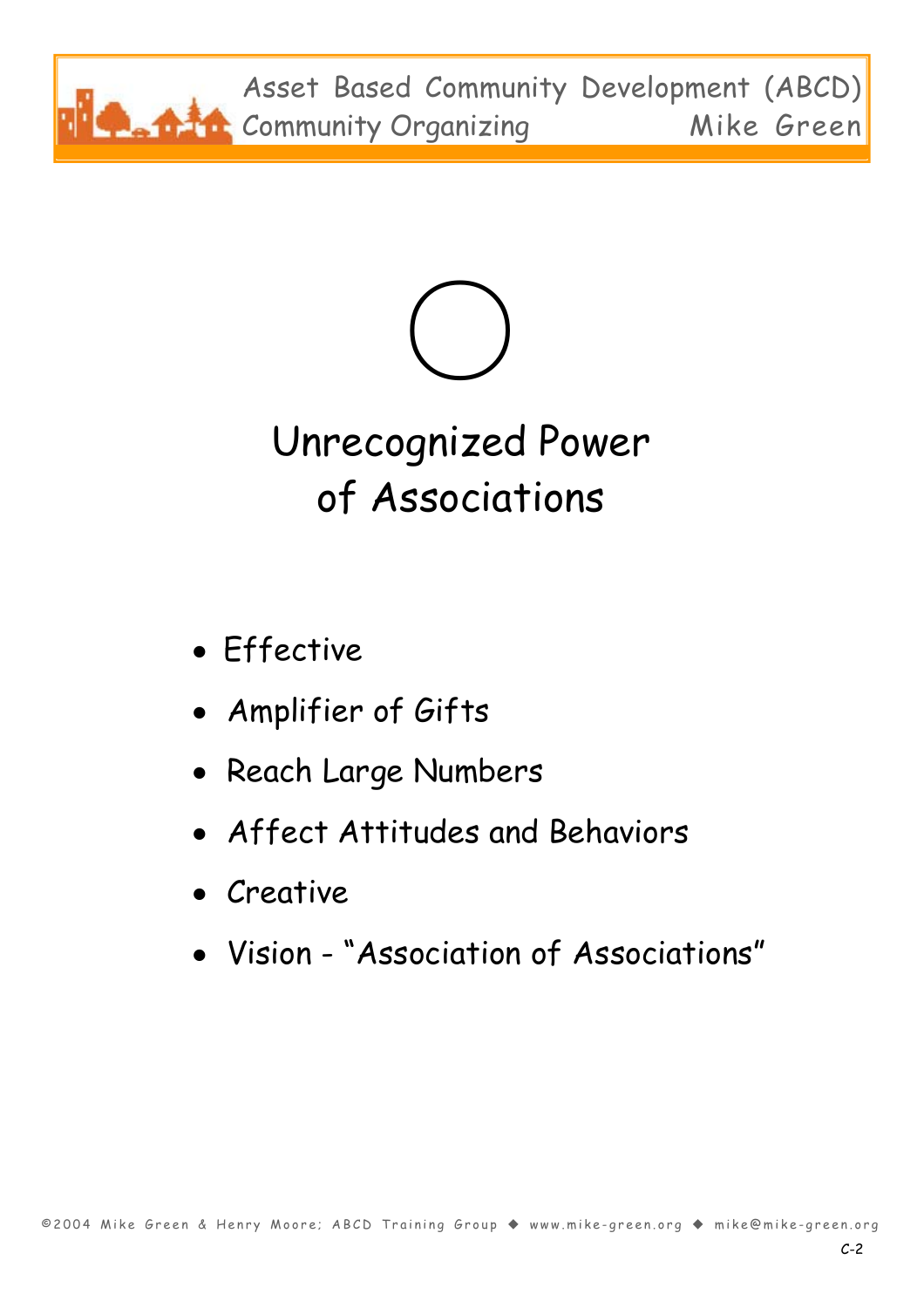### VOLUNTARY COMMUNITY ASSOCIATIONS

#### TYPES OF ASSOCIATIONS

Artistic Organizations: Rock bands, dance groups, theater groups Business Organizations: Chamber of Commerce, neighborhood business associations Charitable Groups and Drives: Red Cross, AIDS Task Force, Cancer Society, Salvation Army Church Groups: Altar Society, Bible study groups, choir Community Support Groups: Friends of the Library, Historic Preservation Society Seniors Groups: Grey Panthers, America Association of Retired Persons Interest Groups: Car and motorcycle clubs, recycling groups, writer's groups and book clubs Informal Support Networks: Kinship networks, informal groups of neighbors, relatives and friends Mutual Support: adoptive and foster parent groups, AA, ADHD groups, La Leche, Habitat for Humanity Neighborhood Groups: Block watch, neighborhood associations Outdoor Groups: Garden clubs, Audubon Groups, Nature Conservancy Political Organizations: Democrats, Republicans Professional Organizations: Unions, Bar Association, Medical Society School Groups: PTA, adopt a school groups, volunteer tutors Service Clubs: Sertoma, Lions, League of Women Voters Social Cause Groups: Stonewall Union, housing and hunger task forces, M.A.D., A.R.C. Sports/Health Clubs: Sports leagues, runner's clubs Youth Organizations: Scouts, 4-H, computer clubs

©1993 Kretzmann & McKnight